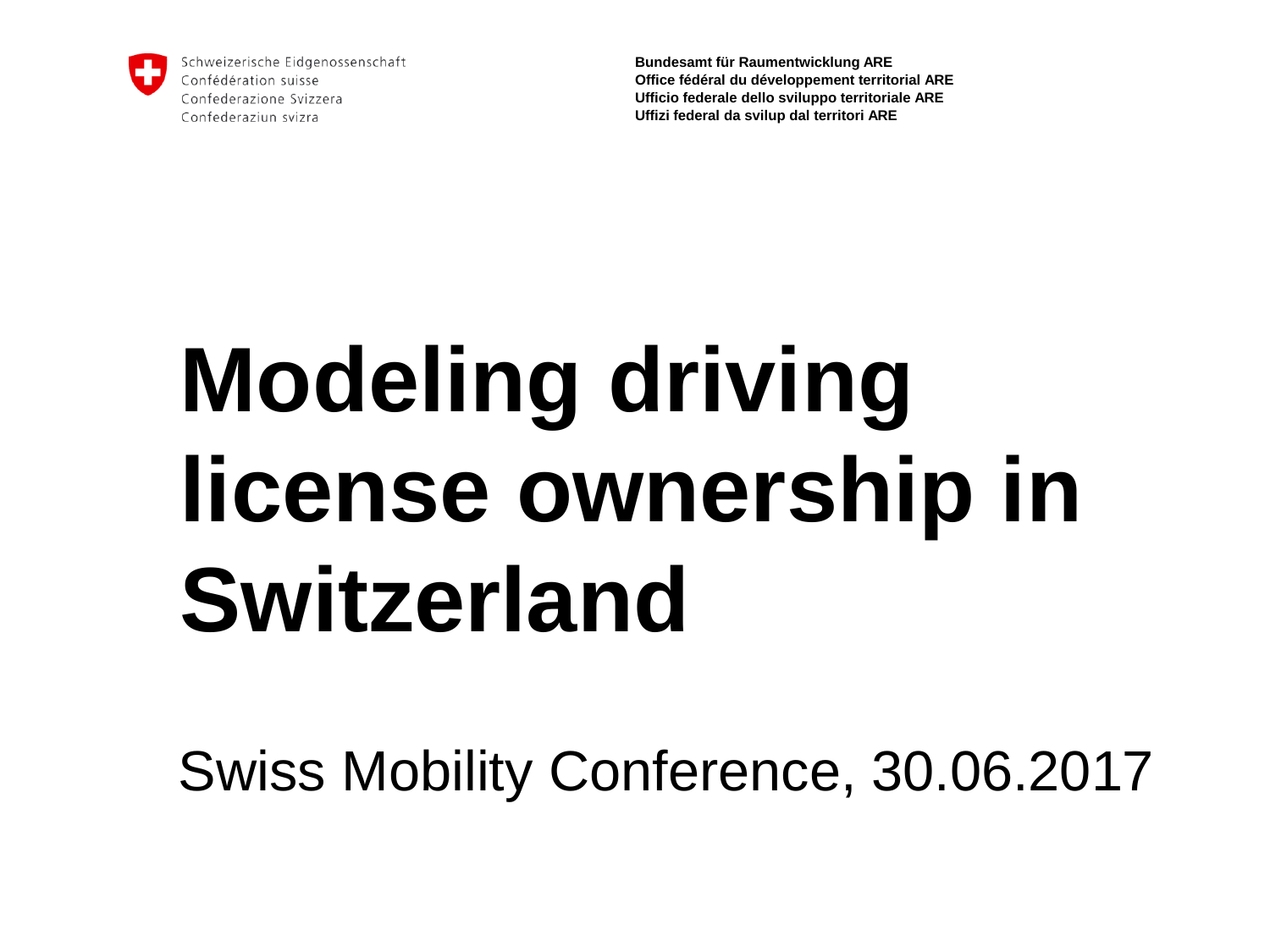#### IJ **Disclaimer**

The opinions expressed herein are those of the authors and do not necessarily reflect the views of the Federal Office for Spatial Development.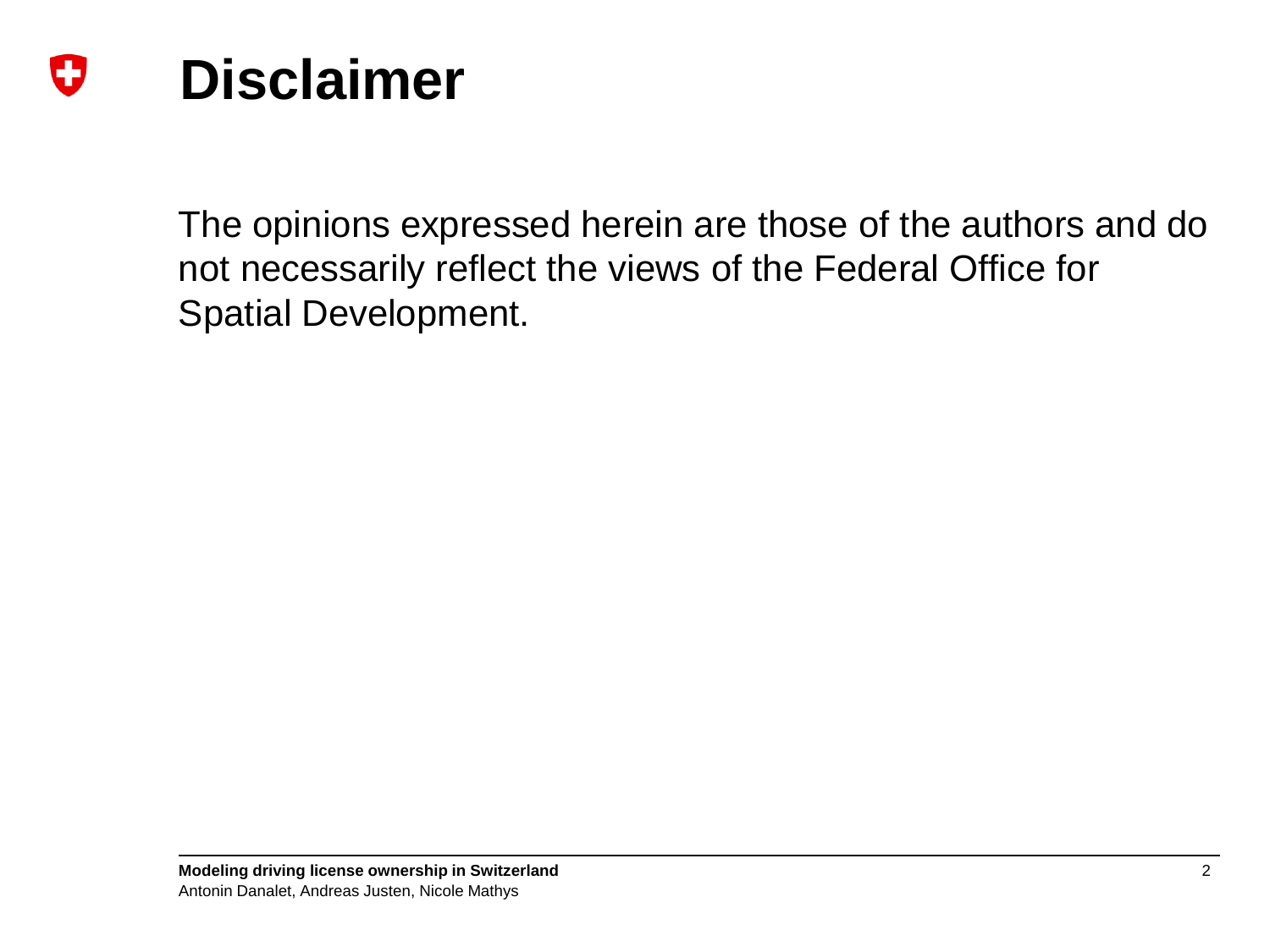

- Mobility and Transport Microcensus
- Determinants of choice and previous works
- Our model
- Preliminary results
- Conclusion and next steps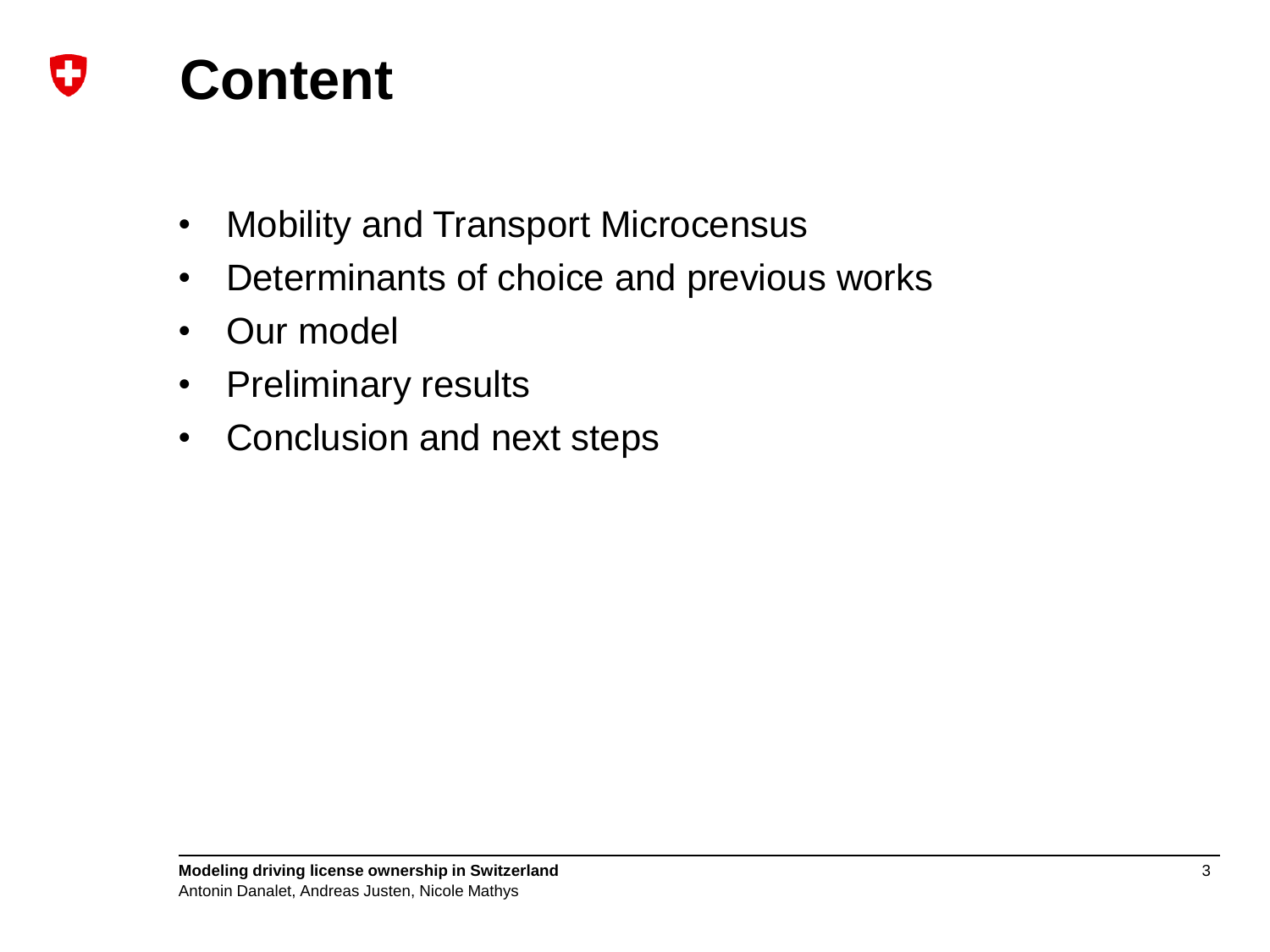

# **Mobility and Transport Microcensus**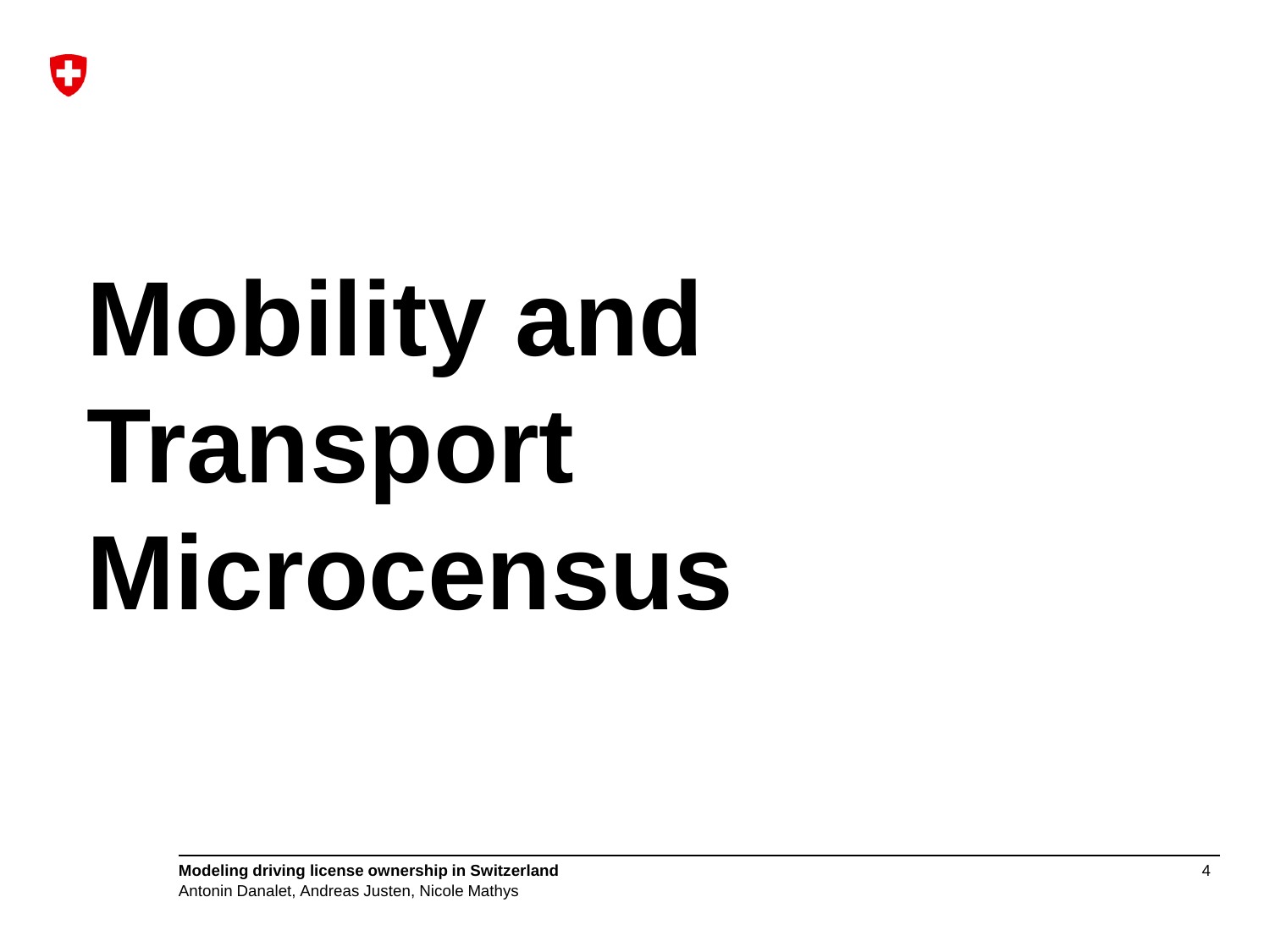## IJ **Mobility and Transport Microcensus (MTMC)**

- Conducted by the Federal Statistical Office and by ARE, together with some cantons
- 57'090 successfull interviews in 2015
	- Content: socioeconomic characteristics,
		- mobility tools (number of vehicles, ...),
		- trips and activities for a reference day,
		- occasional trips,
		- political opinions about transportation.
- Check [www.mzmv.bfs.admin.ch](http://www.mzmv.bfs.admin.ch/) / [www.are.admin.ch/mzmv:](http://www.are.admin.ch/mzmv)
	- Main report (DE, FR)
	- Short version of the report (DE, FR, IT, EN)
	- XI S-Tables with confidence interval
- Data are available for research!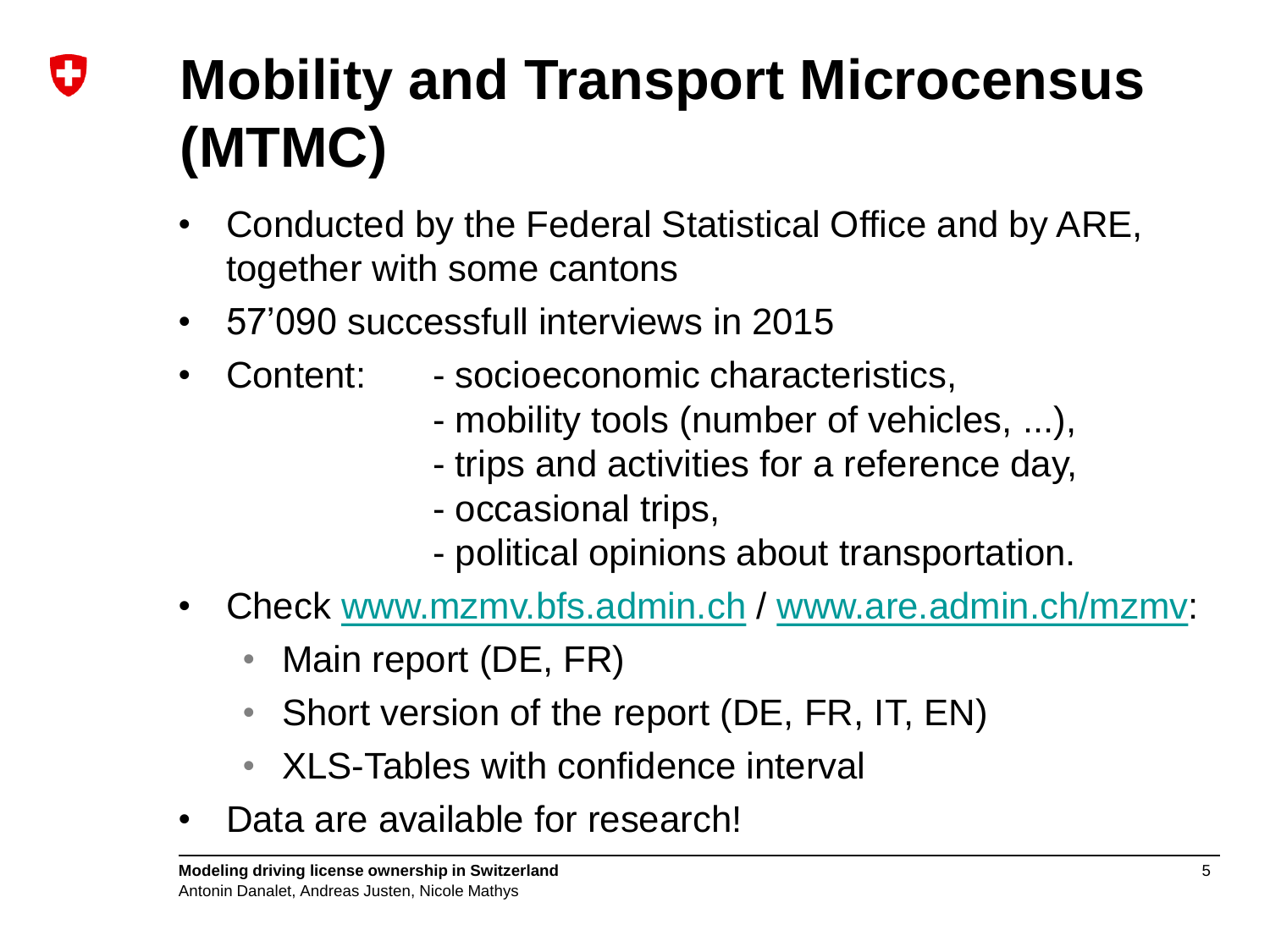## O **Driving license by young adults: no decrease in 2015**

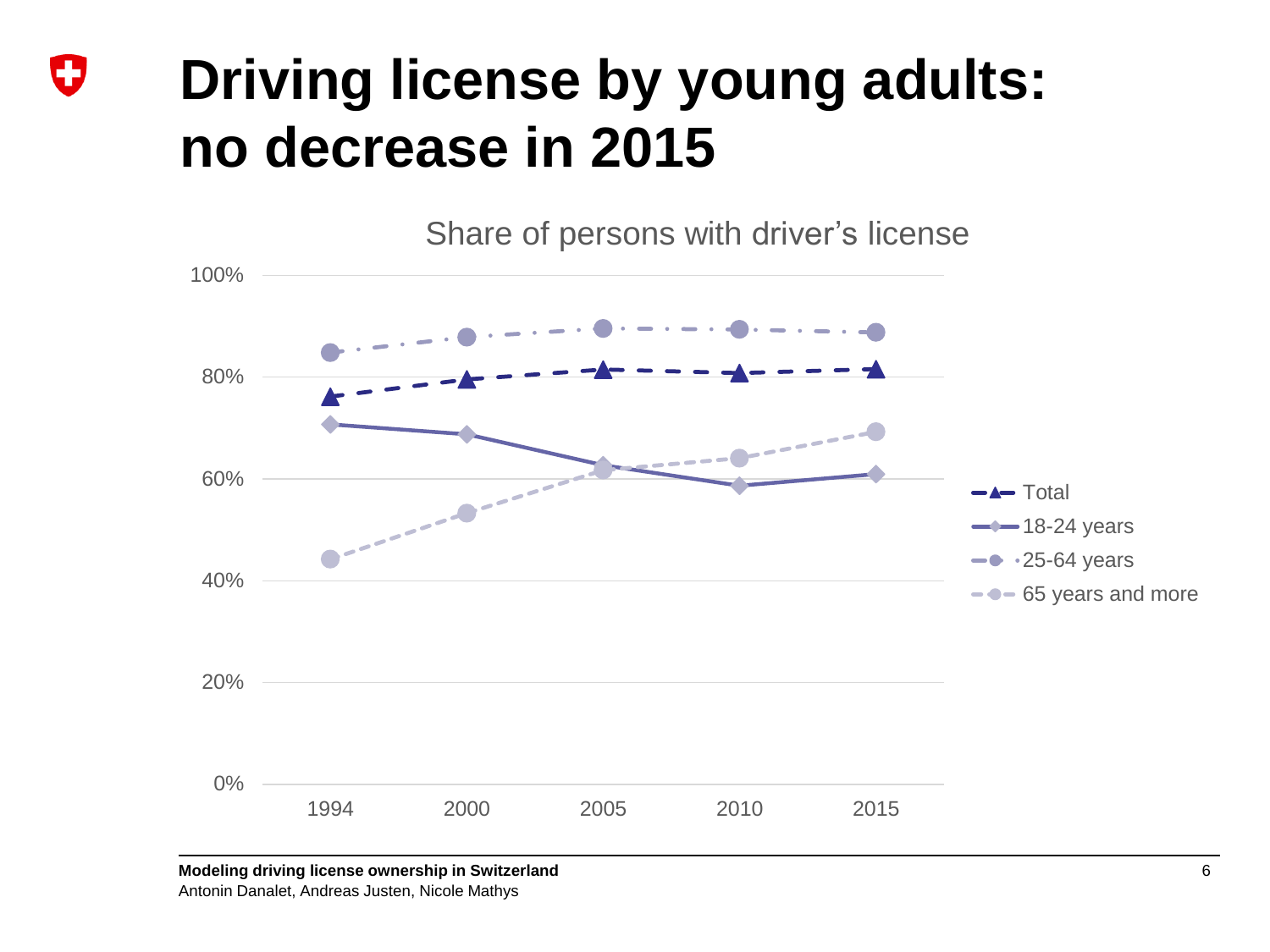

# **Determinants of choice and previous works**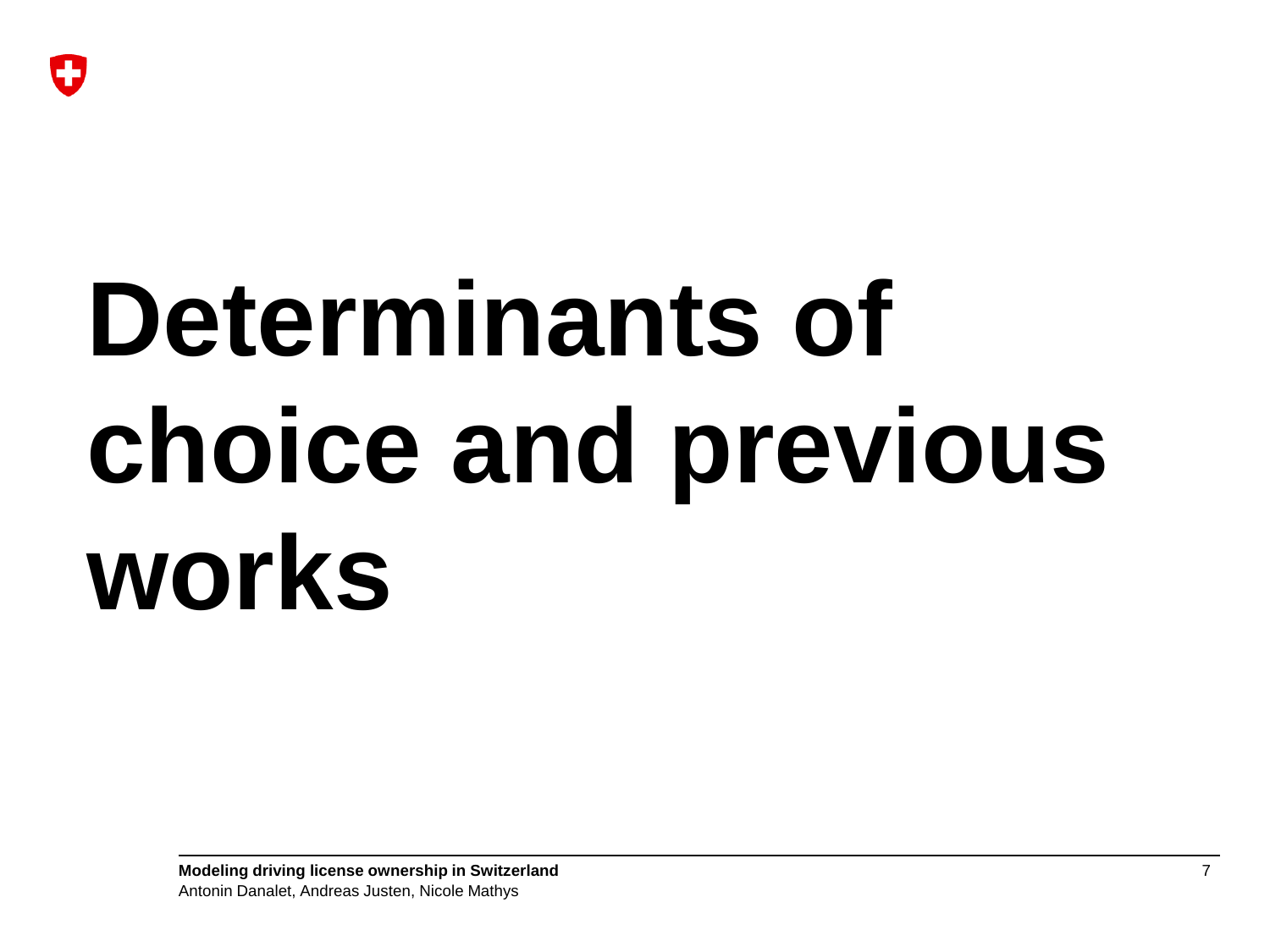### IJ **Reasons of the decrease [1,2]**

- Increased accessibility of the household by public transport and increased urbanization
- Exam: more difficult and expensive
- Young adults are studying longer (lower income)
- On-demand mobility service: might postpone the acquisition

### Reasons for stability/increase?

## First observed in the MTMC 2015, published in 2017.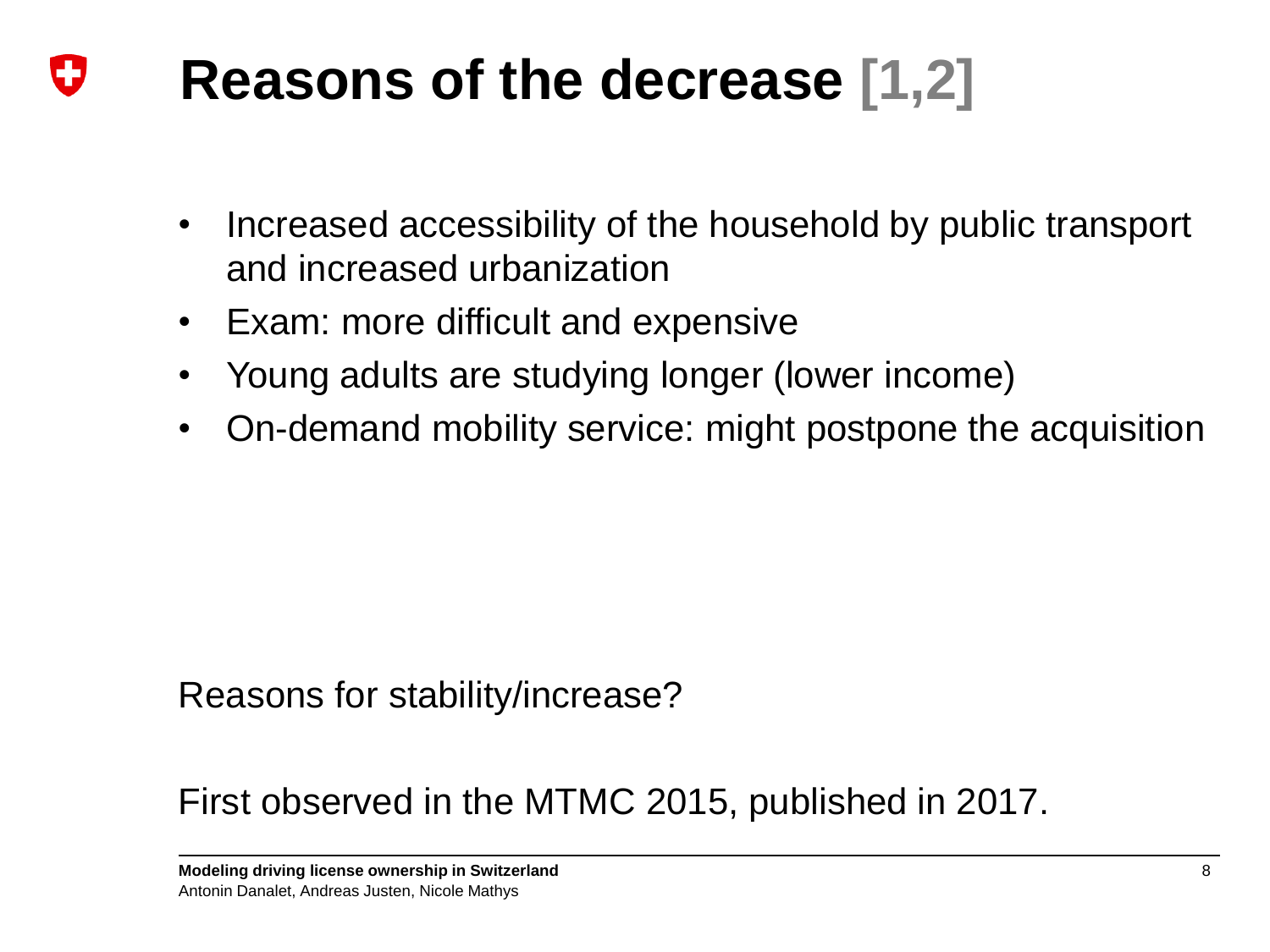### O **First model in 2006 [3]**

Prévisions relatives au pourcentage de détenteurs d'instruments de mobilité **Illustration III**  $2000 - 2030$  (personnes âgées de 18 ans et plus)

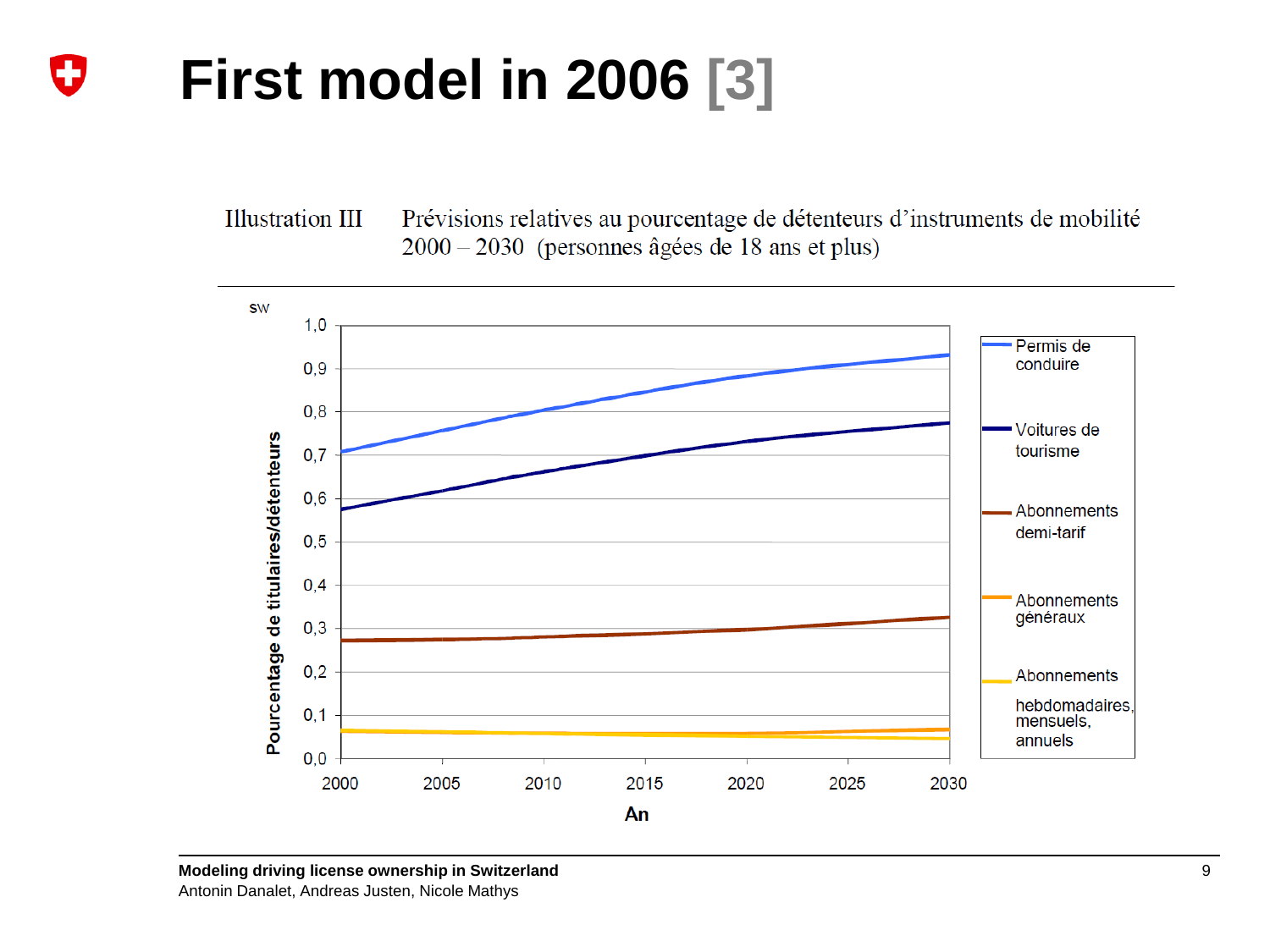### U **2nd model in 2016 [4]**

- Improved version of the model of 2006
- Applied to data 2000 and 2010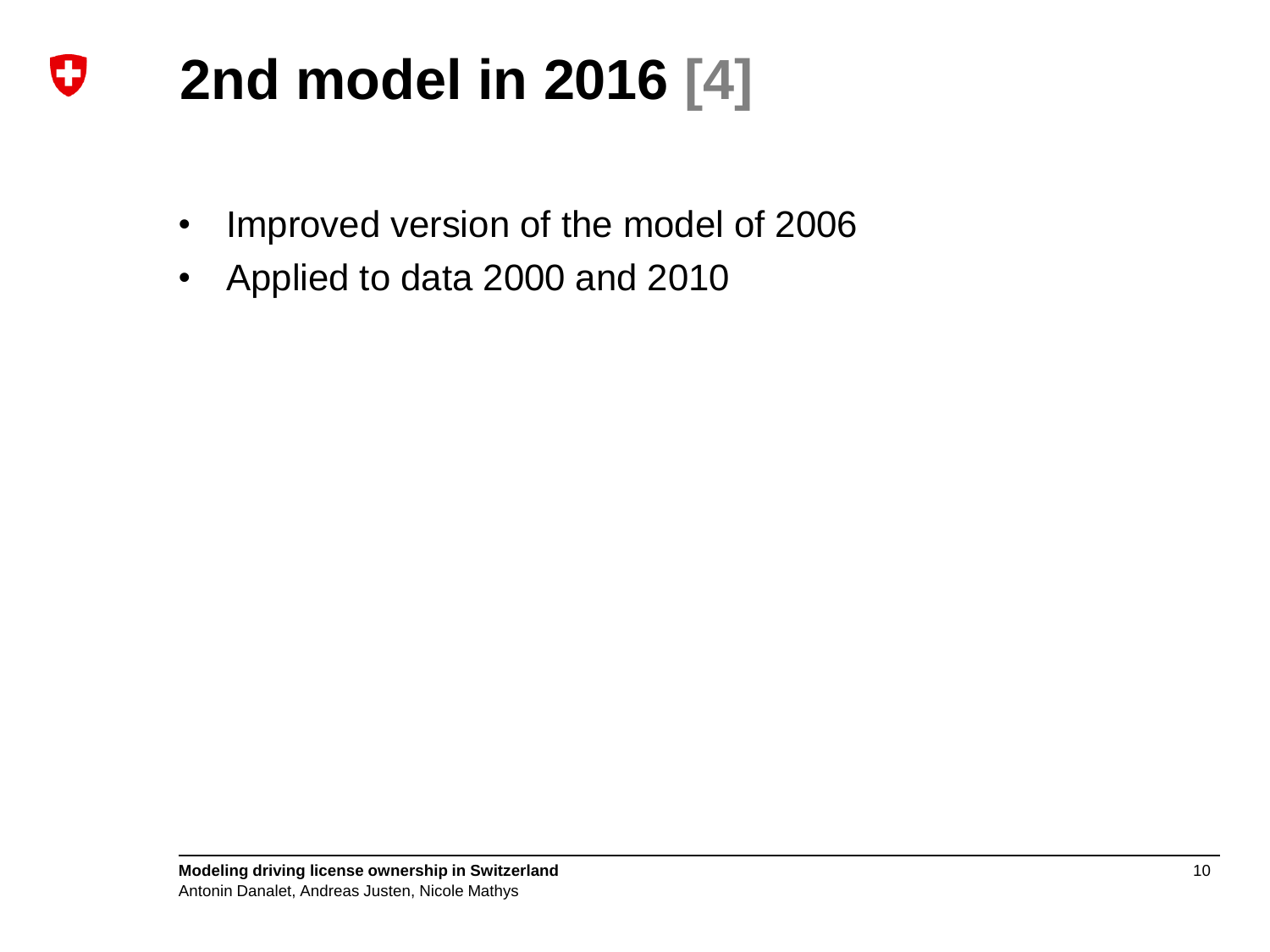# **Our model**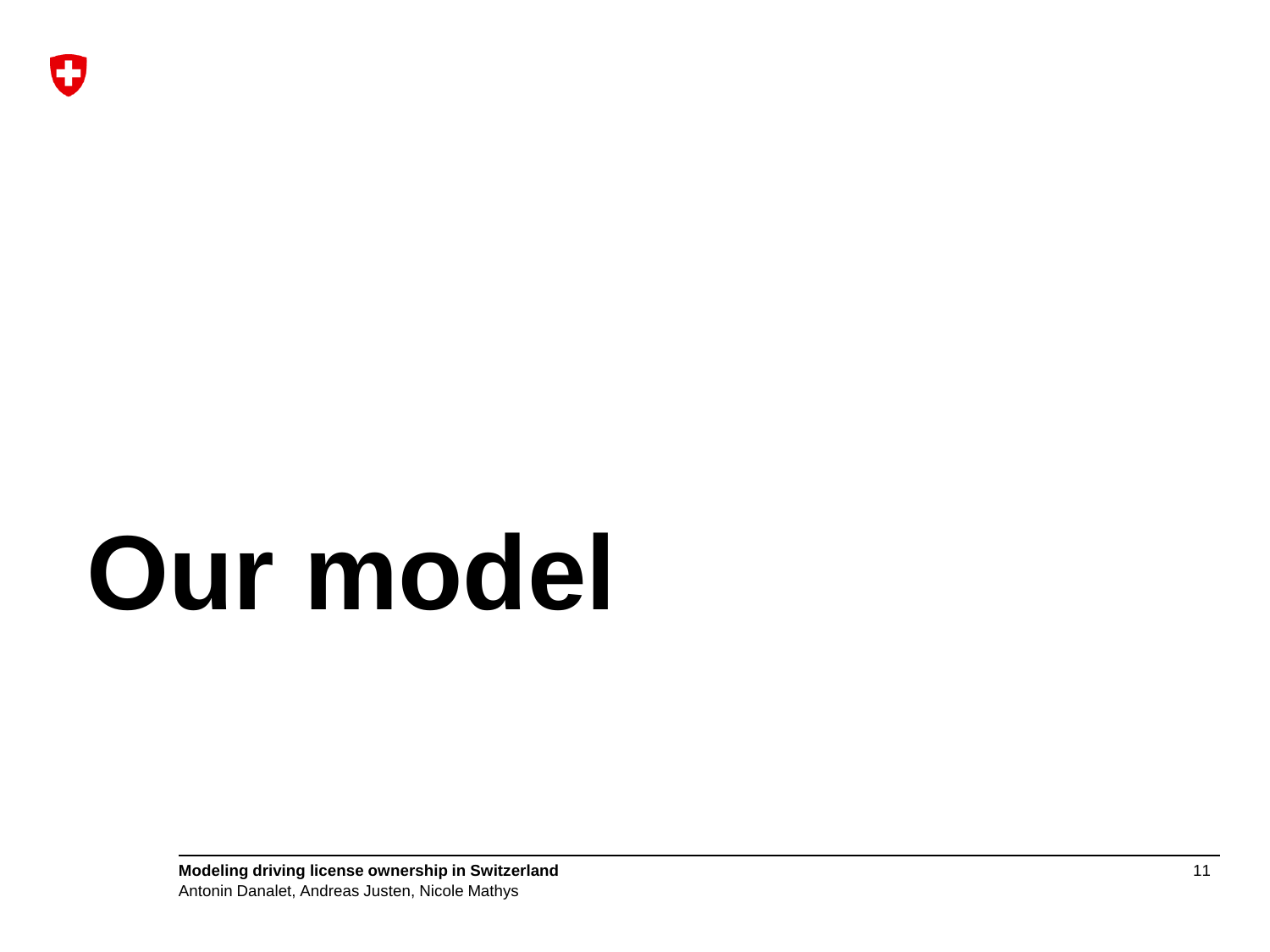### IJ **Model specification**

- **Decision maker**: respondent of the microcensus 2010/2015
- **Choice set:** owning a driving license or not
- **Parameters of the choice**: similar to 2016 model
	- Age
	- Sex
	- Income
	- Employment status
	- Spatial characteristics (urban/rural typology, region,

nb of inhabitants)

- **New:** Uber availability
- **New:** Accessibility by public transport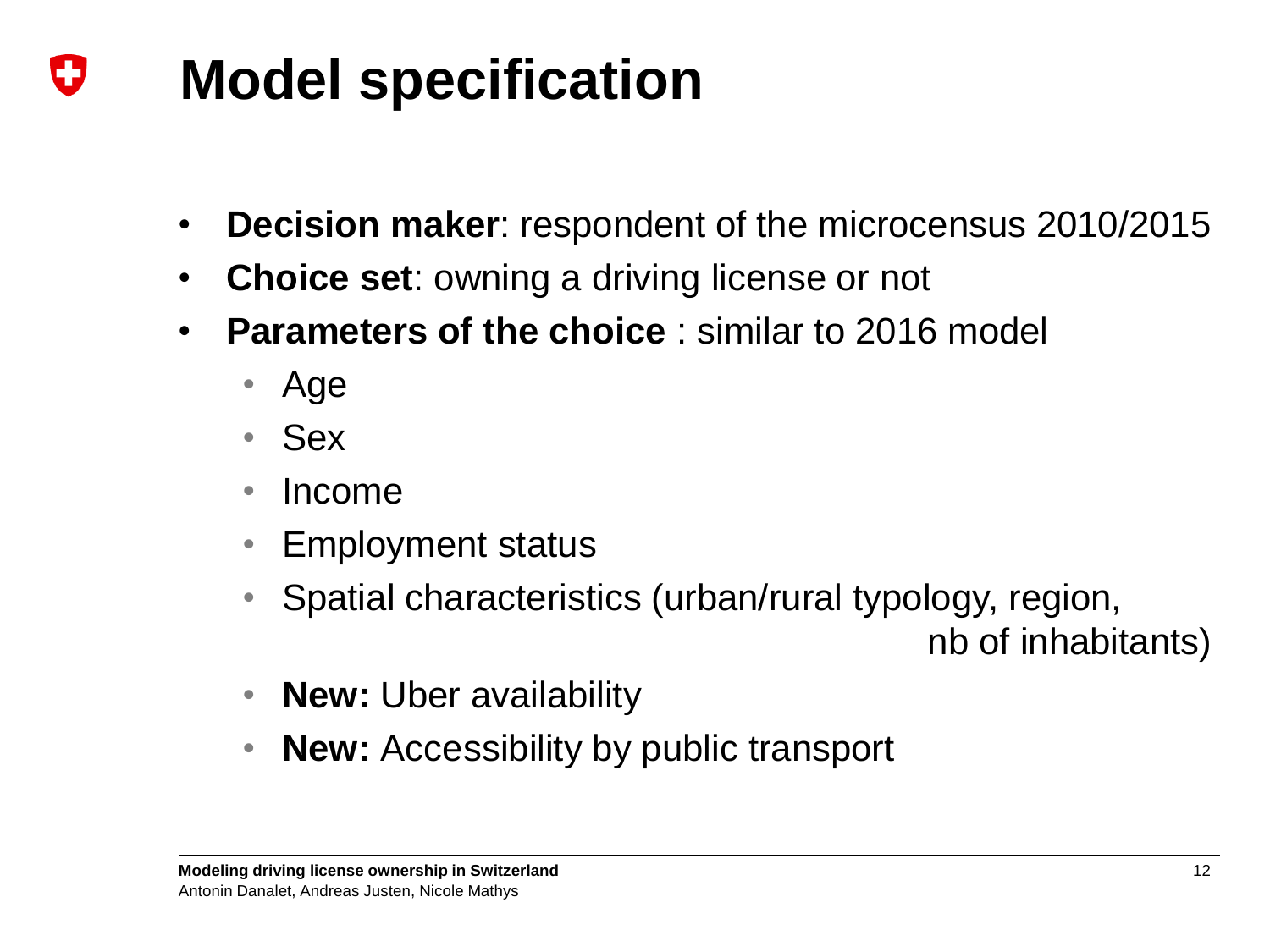# **Preliminary results**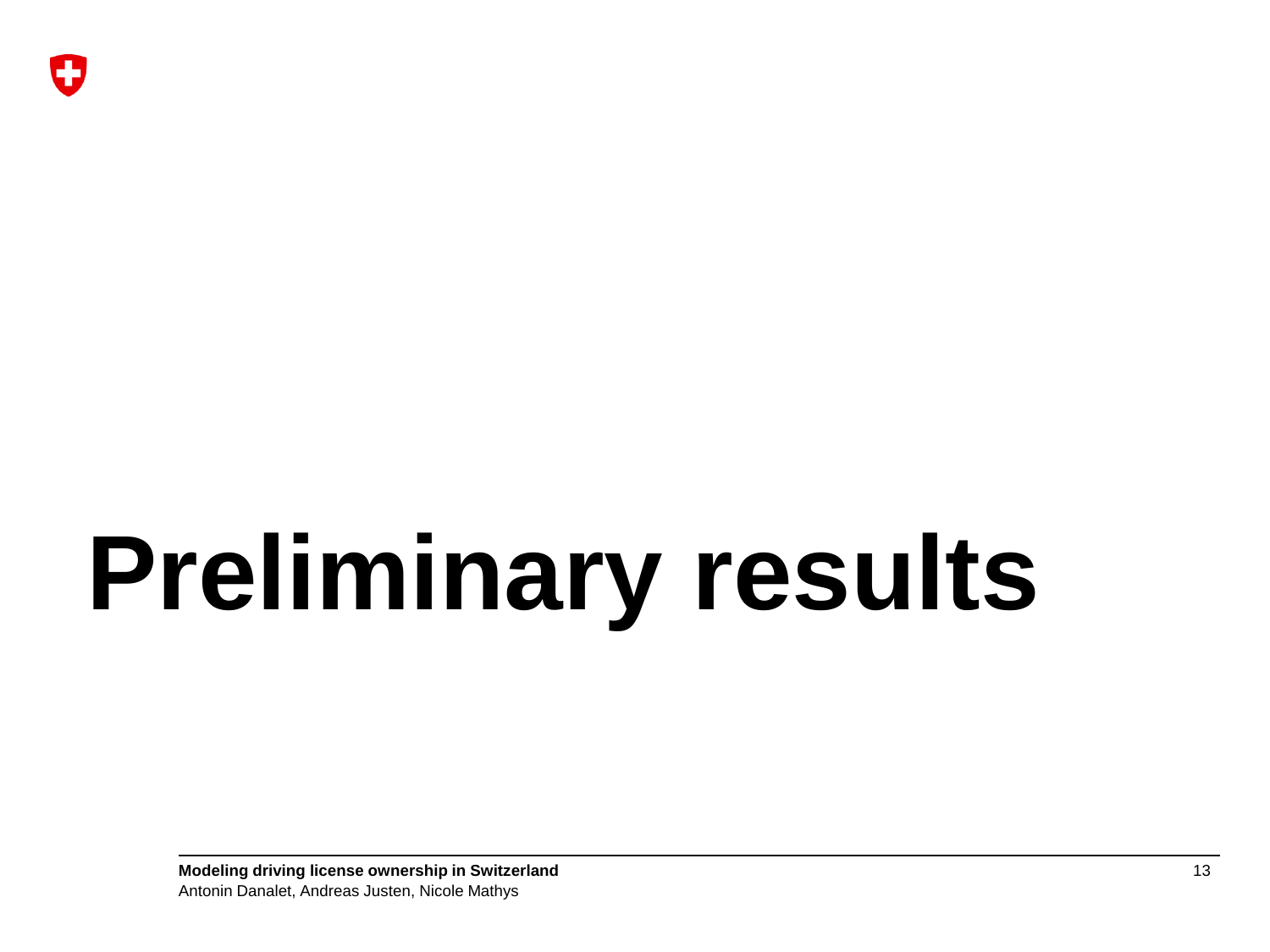### IJ **Results 2015: similar to 2010 (1/2)**

- More licenses with **age** (linear)
- Less new licenses with **age** (quadratic)
- More licenses when being **employed**
- More licenses when being a **man**
- Even more licences when being an **old man**
- Compared to living in an **isolated city**,
	- same number of licenses:
		- in **core centers** of agglomerations
		- in **alpine touristic municipalities**
		- In **rural municipalities**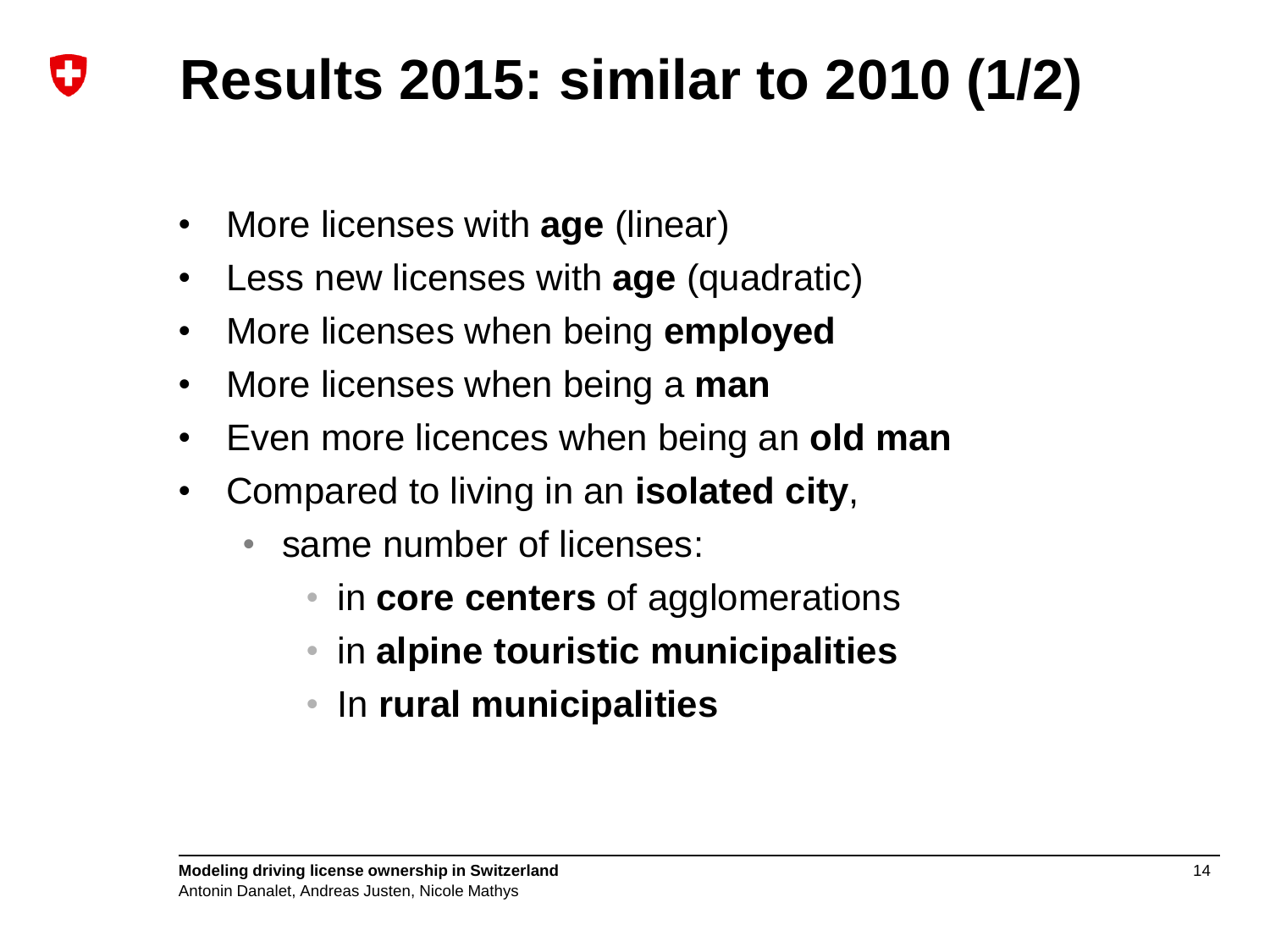### IJ **Results 2015: similar to 2010 (2/2)**

- Compared to living in **Tessin**:
	- Same number of licenses in
		- **Zurich** region
		- **Lake Geneva** region
		- **Eastern Switzerland** region
		- **Central Switzerland** region
	- Less licenses in
		- **Espace Mittelland** region
		- **Northern Switzerland** region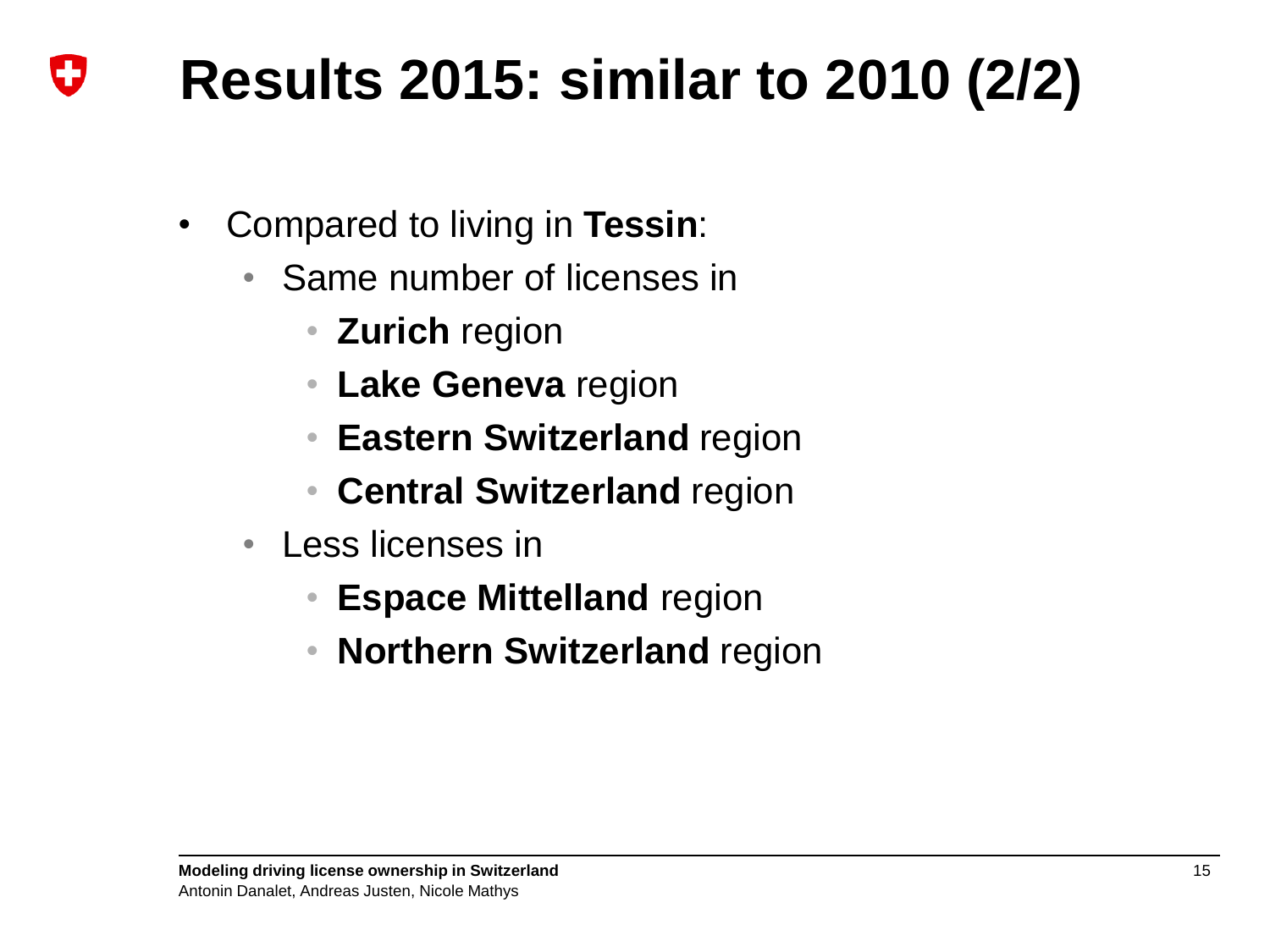### U **Regions of Switzerland**

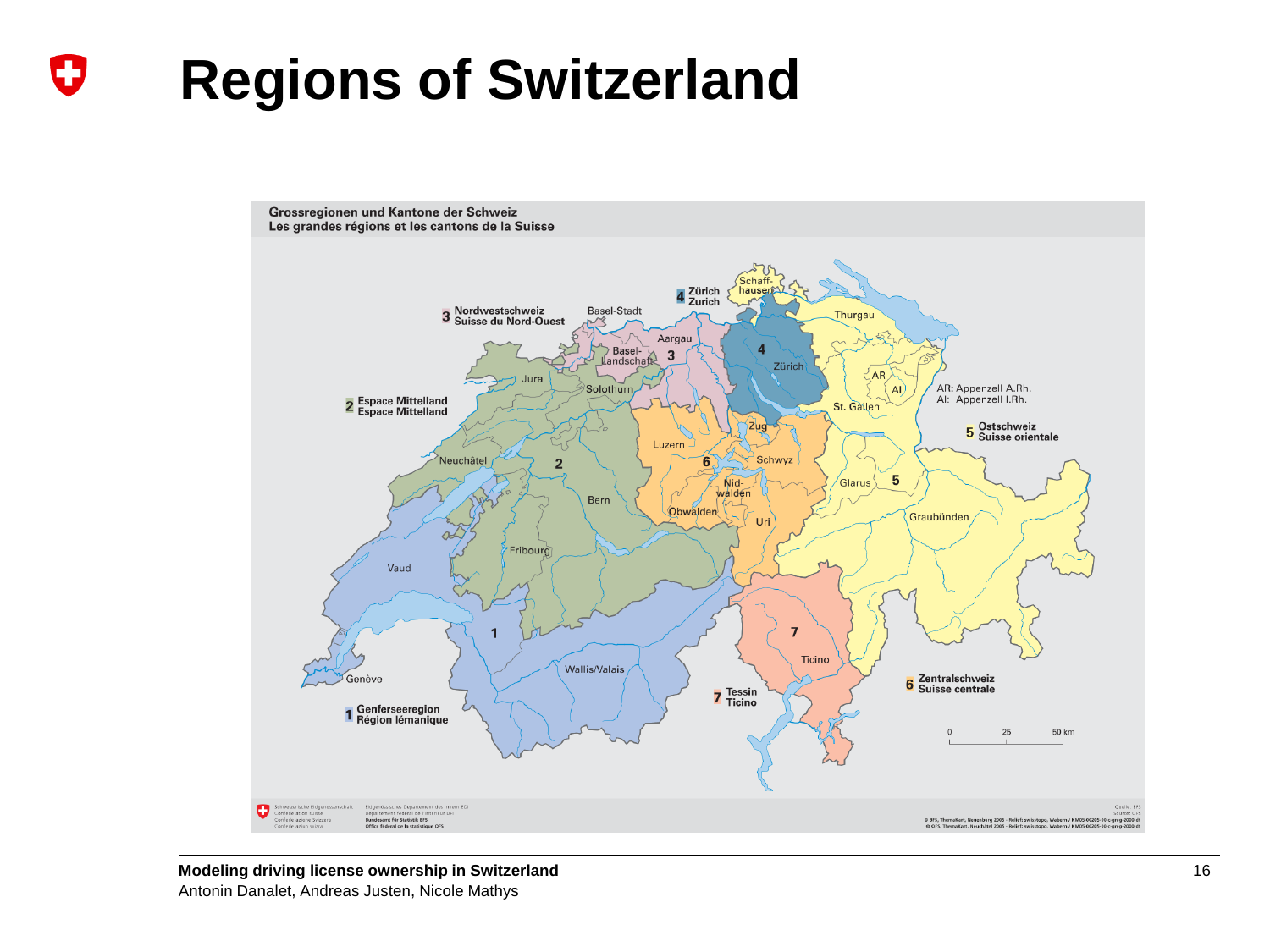### IJ **Results 2015: different to 2010**

- Same general effects, lower impact:
	- More driving licenses with **higher income**
	- Positive impact on the decision to own a license in
		- **Inner suburbs**
		- **Periurban rural areas**
- Different structure of the effect:
	- Less driving licenses with higher population in the commune (but marginal effect decreases)
- Less driving licenses with higher PT accessibility
- Less driving licenses in areas where Uber is available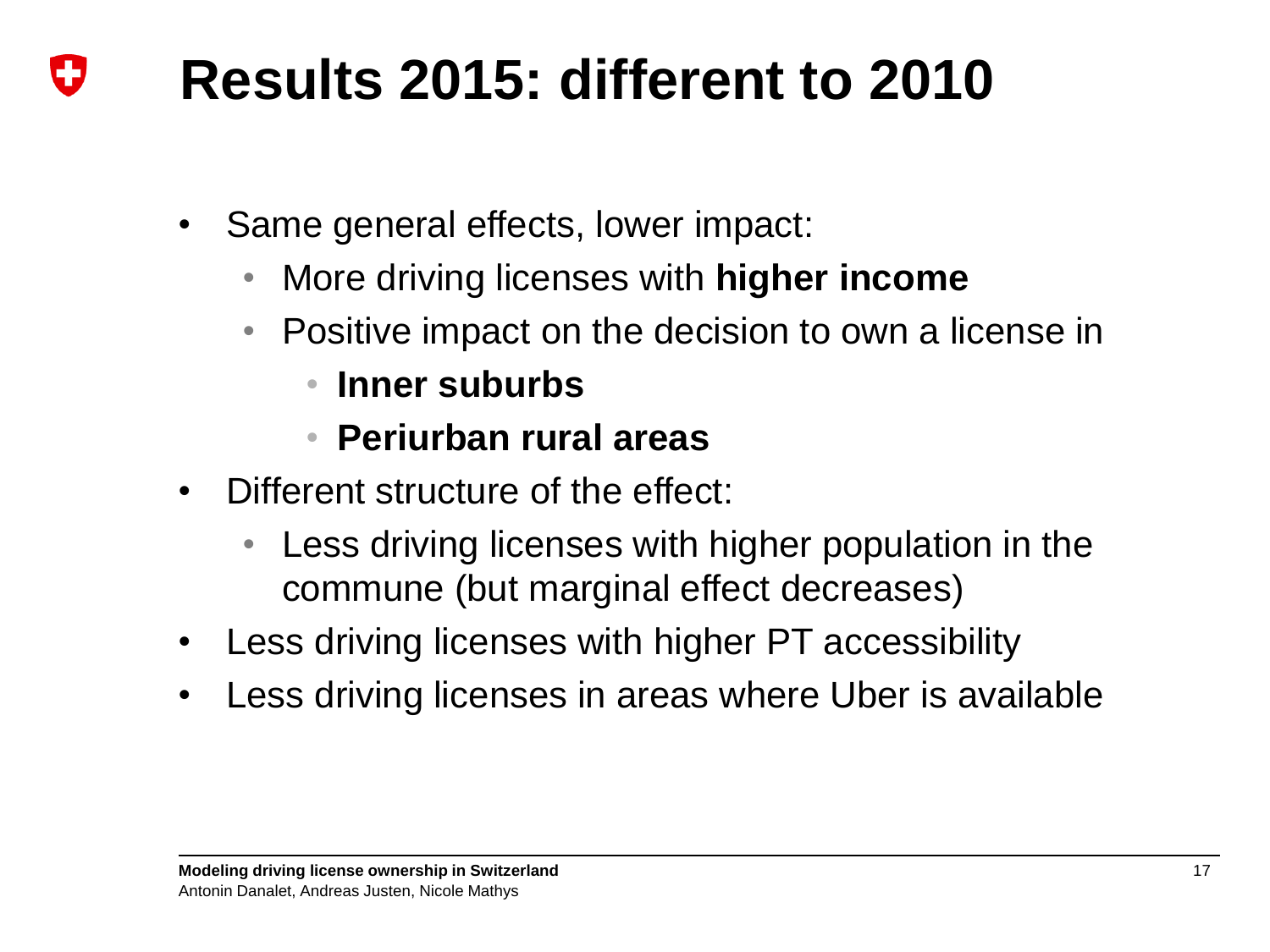## O **Results 2015: effect of revenue, 2010 vs 2015**

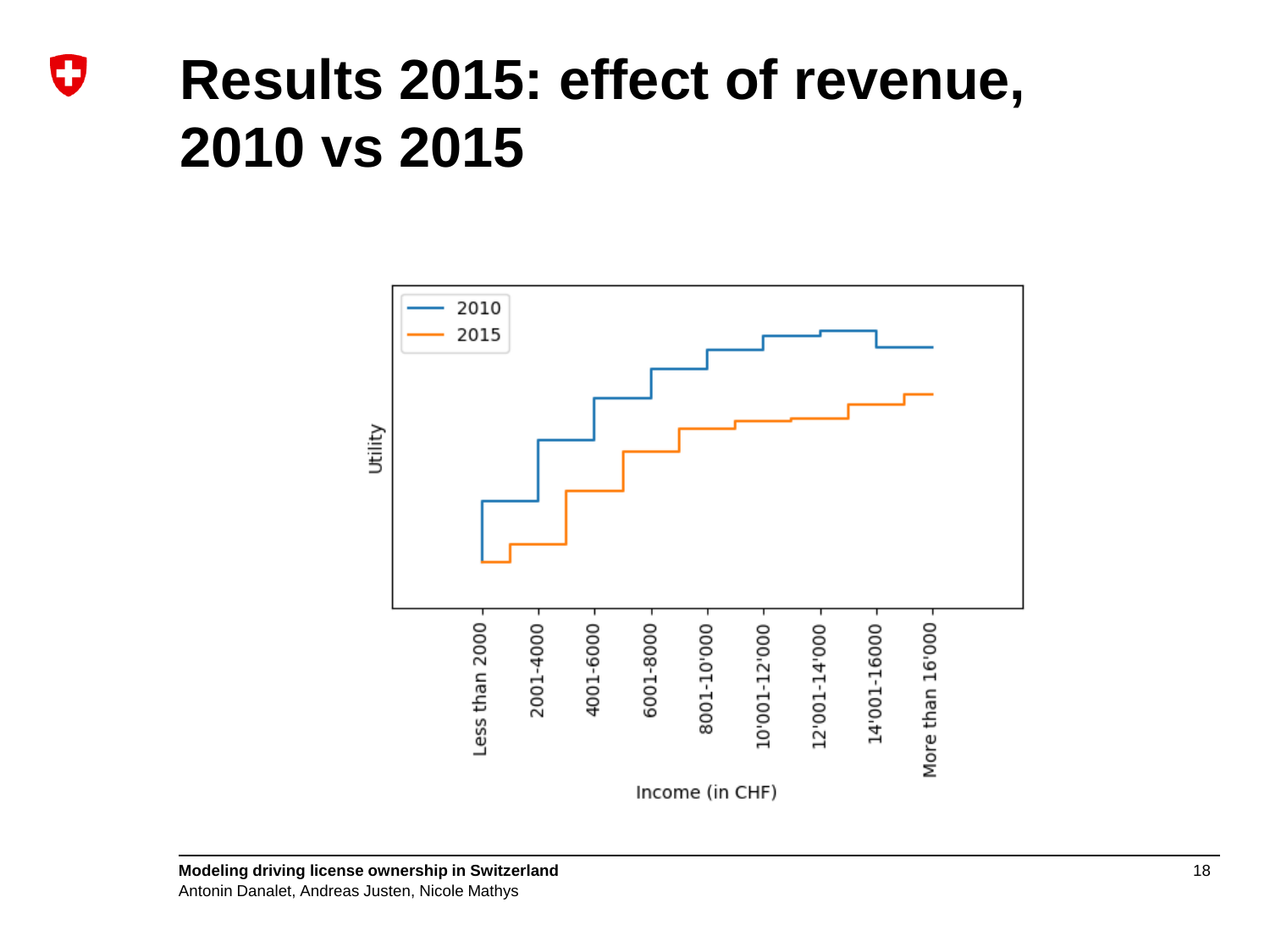### **Uber in Switzerland** IJ

- Started its service
	- in Zurich in Sommer 2013,
	- in Geneva in September 2014,
	- in Basel in December 2014,
	- in Lausanne in January 2015
- Binary variable in model based on agglomerations where Uber is available:
	- Zurich area: Zurich, Winthertour, Lachen, Baden-Brugg, Wohlen (AG), Rapperswil-Jona - Rüti
	- Geneva area: Geneva
	- (Lausanne area: Lausanne, Vevey-Montreux)
	- Basel area: Basel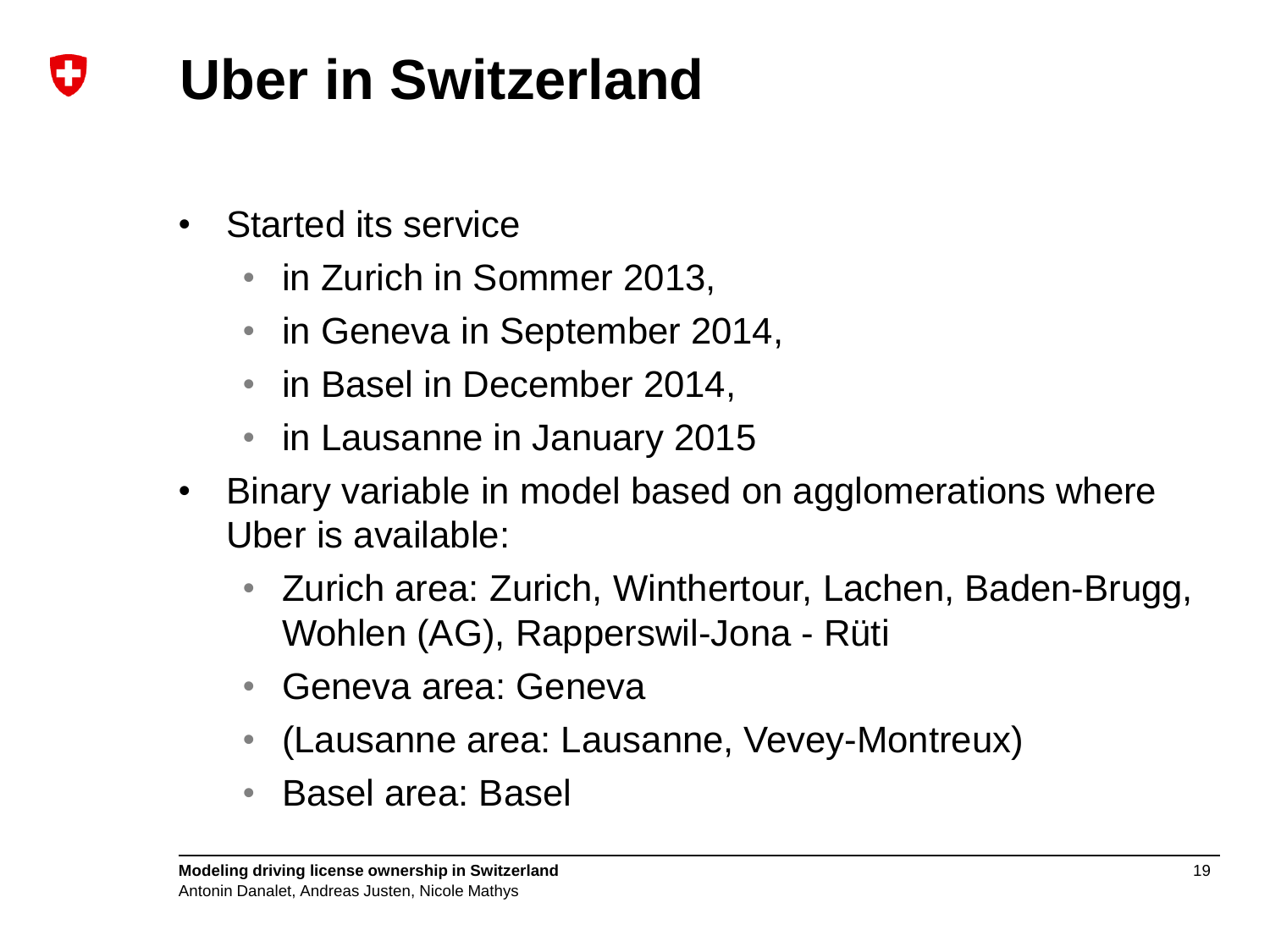

L'expérience Uber

Votre course, sur demande

**Modeling driving license ownership in Switzerland** 20 Antonin Danalet, Andreas Justen, Nicole Mathys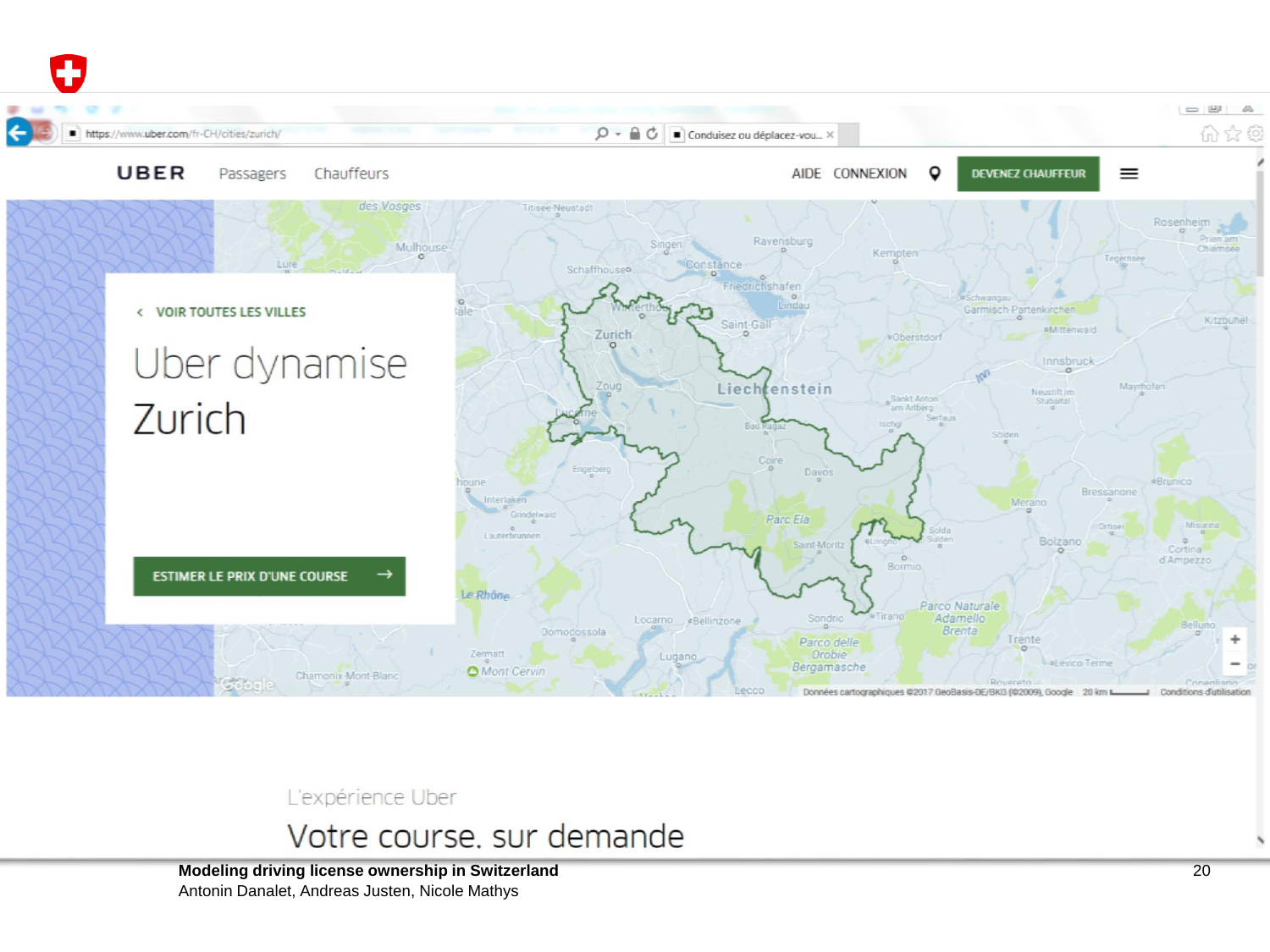### IJ **Conclusion**

- Between 2010 and 2015, factors influencing the ownership of a driving license
	- Do not differ between regions
	- No age difference in our model
- New factors for 2015:
	- Accessibility by public transport  $\leftrightarrow$  less licences
	- Uber-effect? Or unobserved underlying spatial effect?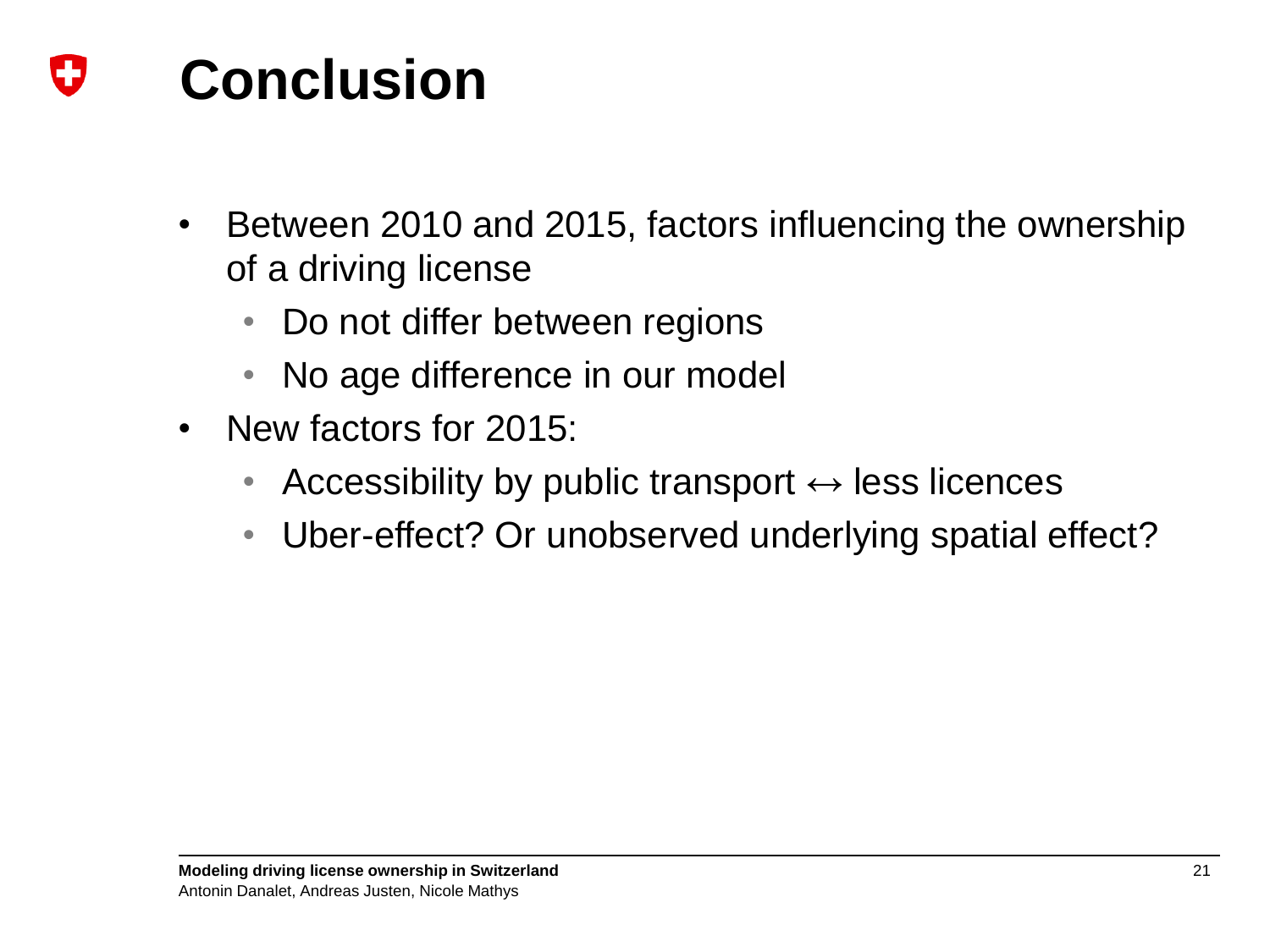### U **Next steps**

- Look for underlying reasons in the «Uber-effect»
- Add new variables in the model:
	- Cost and difficulty of the exam
	- Being a student (in particular an old one)
- Piecewise linear specification for age?
- Include data from 1994, 2000, 2005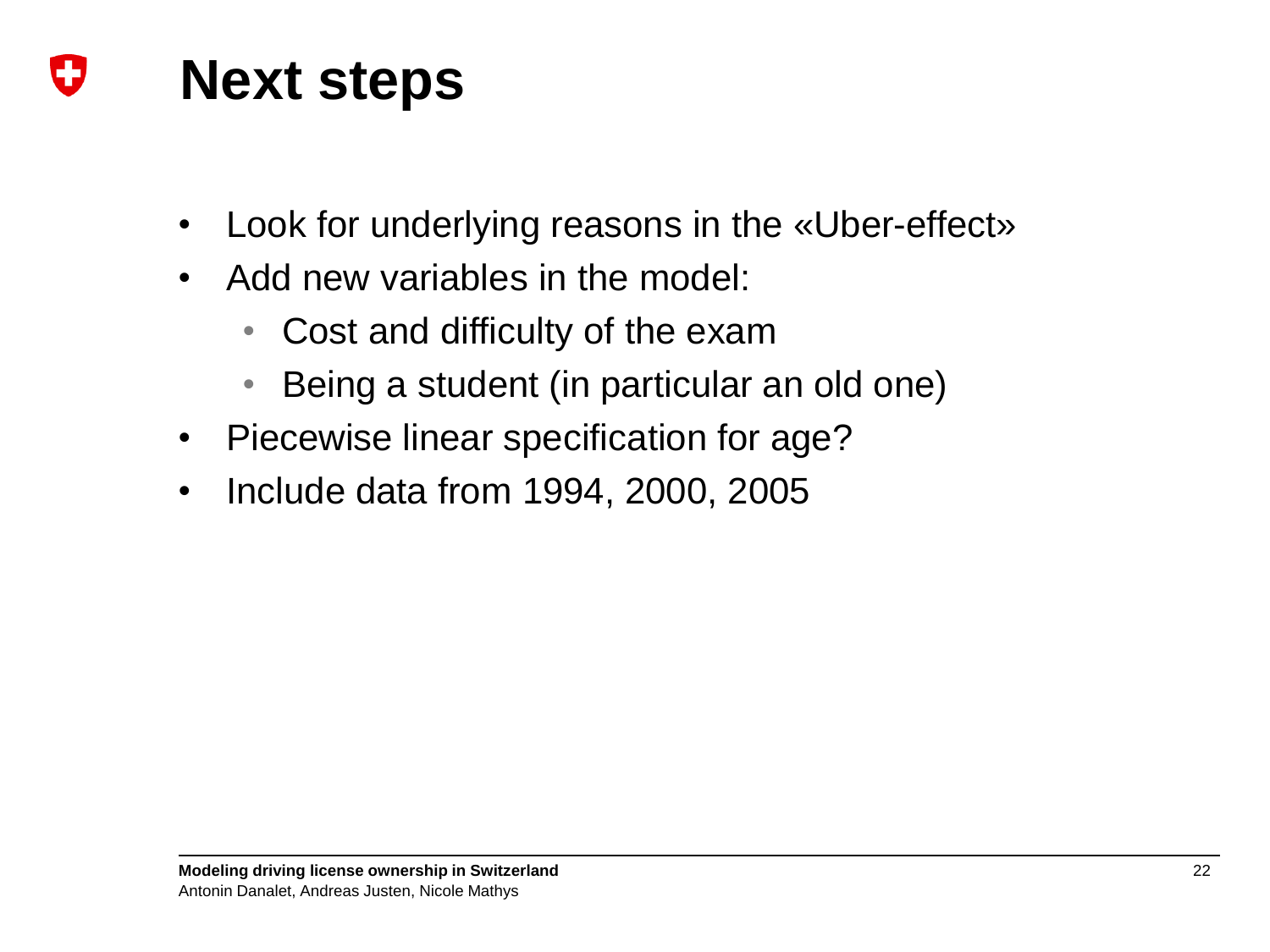### Đ **References (1/2)**

- 1. A. Delbosc and G. Currie, "Causes of Youth Licensing Decline: A Synthesis of Evidence," Transp. Rev., vol. 33, no. 3, pp. 271–290, May 2013.
- 2. Å. Aretun and S. Nordbakke, "Developments in driver's licence holding among young people: potential explanations, implications and trends," Statens väg- och transportforskningsinstitut, Linköping, 824A, 2014.
- 3. K. W. Axhausen, S. Beige, and M. Bernard, "Prognose über Besitz und Nutzenintensität von Mobilitätswerkzeugen im Personenverkehr, Grundlagenbericht für die Perspektiven des Schweizerischen Personenverkehrs bis 2030," Bundesamt für Raumentwicklung, 2006.